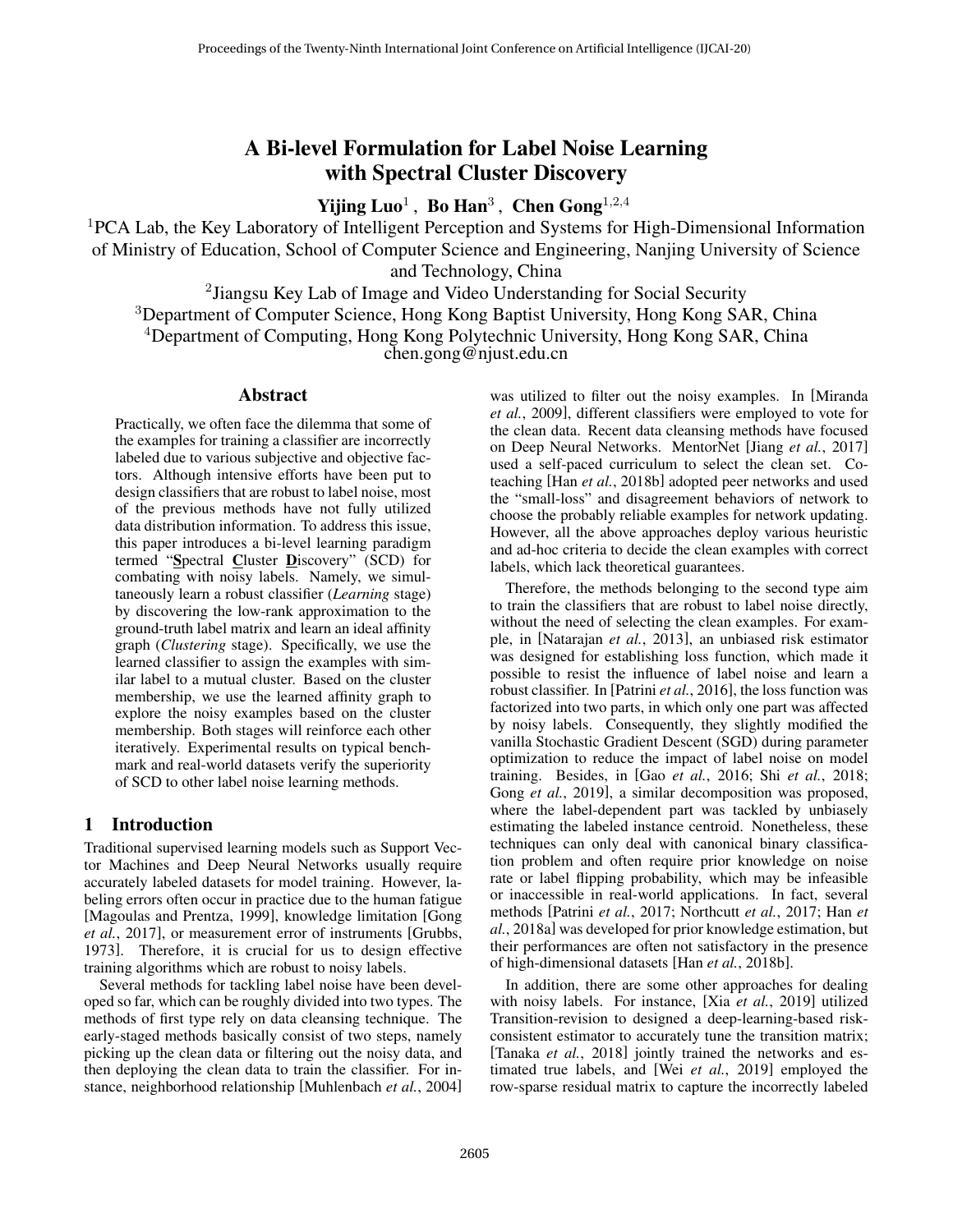

Figure 1: The explanation of our SCD model. Based on the dataset in (a), the affinity graph used in LNSI, computed by Gaussian kernel, is visualized in (b), where the data cluster distribution seems quite unclear, and it may damage the learning performance. Instead, in (c), our SCD establishes an ideal affinity graph with exactly two connected components which is the same as the amount of classes. In (d), the ground-truth labels of the six noisily labeled examples are discovered thanks to the exploited spectral clusters, and the pseudolabel prediction of each noisy data is presented. The point size in (d) indicates the absolute value of pseudo-label for every example.

examples. However, all the above approaches share an implicit deficiency that they have not fully utilized the data distribution information for label noise learning.

In this paper, we propose an effective learning paradigm called "Spectral Cluster Discovery" (SCD), which allows us to train a robust classifier even when the noise rate is relatively high (e.g., 60% noisy examples occur in the training set). Our idea stems from LNSI approach [Wei *et al.*, 2019] and the observation that the examples distributed within a connected cluster are likely to have same class label. Similar to LNSI, our SCD also handle label noise in a matrix recovery fashion (*Learning* stage). LNSI works on a fixed pre-constructed affinity graph (Figure 1 (b)) for noise identification, which lacks adaptability during the learning process. Thus, the distribution information given by the affinity graph may be misleading. In contrast, the graph in our method will be dynamically updated (*Clustering* stage) according to the gradually discovered data clusters. Namely, we use the learned classifier to assign the examples with similar labels into the same connected component in the affinity graph, where each connected component represents a class of examples. Naturally, we want the number of connected component to be exactly the same as the total amount of classes. Based on the well-learned graph (Figure 1 (c)), we can then train a classifier by discovering the noisy examples whose labels are different with those in the same cluster and re-annotate them according to the cluster membership (Figures 1  $(c)(d)$ ). Moreover, we alternate between the above two stages to make sure that both the classifier and affinity graph are optimal.

Consequently, we formulate our model as a bi-level optimization problem [Wang *et al.*, 2015], where the upper-level problem (*Learning* stage) is to optimize a classifier in the presence of label noise, and the lower-level problem (*Clustering* stage) is to exploit the spectral clusters for graph updating. The two problems are iteratively solved and are also benefited from each other, so that a robust classifier can be finally established. Theoretically, we prove that the generalization error of the induced classifier is upper bounded. Experimentally, we compare our proposed SCD with other state-of-the-art label noise learning algorithms on several popular datasets, and the results verify the superiority of SCD to other typical methods.

### 2 Problem Setup

Let  $(\mathbf{x}_1, \mathbf{y}_1), (\mathbf{x}_2, \mathbf{y}_2), \cdots, (\mathbf{x}_n, \mathbf{y}_n)$  be *n* training examples identically and independently (i.i.d) drawn from an underlying (noise-free) distribution  $\mathcal{D}$  over  $\mathcal{X} \times \mathcal{Y}$ , where  $\mathcal{X} \subseteq \mathbb{R}^d$ denotes the feature space of dimension d, and  $\mathcal{Y} \subseteq \{0,1\}^c$ denotes the  $c$ -dimensional label space with  $c$  being the number of classes. Conventionally, we represent the class label of each data as a "1-of-c" indicator vector  $\mathbf{y} = (y^1, y^2, \dots, y^c)^\top$ , where  $y^k = 1$  if the corresponding example x belongs to the k-th class and  $y^k = 0$  otherwise. Therefore, traditional supervised learning algorithm aims to design a classifier  $f'$ :  $\mathcal{X} \rightarrow \mathcal{Y}$  which is able to classify any unseen test example  $\mathbf{x} \in \mathbb{R}^d$  to one of the c classes.

However, in label noise learning, the examples from clean distribution  $D$  are unavailable. Before being observed, random classification noise are injected into training examples and what we can obtain are the corrupted examples  $(x_1,$  $(\widetilde{\mathbf{y}}_1),(\mathbf{x}_2,\widetilde{\mathbf{y}}_2),\cdots,(\mathbf{x}_n,\widetilde{\mathbf{y}}_n)$  drawn from the noisy distribution  $\widetilde{\mathcal{D}}$  over  $\mathcal{X} \times \widetilde{\mathcal{Y}}$ , where  $\widetilde{\mathcal{Y}} \subseteq \{0,1\}^c$  denotes the noisy label space while  $\mathcal{X} \subseteq \mathbb{R}^d$  remains the same, then our goal is to train a robust classifier  $f$  that can achieve accurate classification in the presence of noisily labeled training examples. In the rest of the paper, we denote a matrix M with bold capital letter and denote  $M_i$  as the *i*-th column of matrix M.

### 3 Model Establishment

As is mentioned in the introduction, SCD alternates between learning a robust classifier in the presence of label noise (*i.e. Learning* stage) and discovering data clusters in the training set (*i.e. Clustering* stage) to aid noise correction, in which the latter is the core of SCD to boost the learning performance. Next we will detail our SCD algorithm.

Learning Stage. The function of *Learning* stage is to learn a classifier in the presence of label noise (Figures 1  $(a)(d)$ ), by optimizing the low-rank approximation of the groundtruth label martrix. Let  $\mathbf{X} = (\mathbf{x}_1, \mathbf{x}_2, \dots, \mathbf{x}_n) \in \mathbb{R}^{\bar{d} \times n}$  and  $\widetilde{\mathbf{Y}} = (\widetilde{\mathbf{y}}_1, \widetilde{\mathbf{y}}_2, \cdots, \widetilde{\mathbf{y}}_n) \in \mathbb{R}^{c \times n}$  denote the feature matrix and the noisy label matrix, respectively, and we decompose  $Y$ as  $\tilde{Y} = Y + E = W^{\top}X + E$ , in which the ground-truth label matrix  $\mathbf{Y} \in \mathbb{R}^{c \times n}$  can be recovered by the projection matrix  $\mathbf{W} \in \mathbb{R}^{d \times c}$  of the classifier f, and the error matrix  $\mathbf{E} \in \mathbb{R}^{c \times n}$  measures the difference between the observed label matrix and the ground-truth label matrix. Moreover, it is reasonable to assume that the ground-truth label matrix can be well approximated by a low-dimensional subspace [Xu *et al.*, 2016], so we encourage the ground-truth label matrix  $W^{\dagger}X$  to be low-rank by employing matrix factorization, *i.e.*  $W = UV$  [Xu *et al.*, 2016], where  $U \in \mathbb{R}^{d \times r}$  and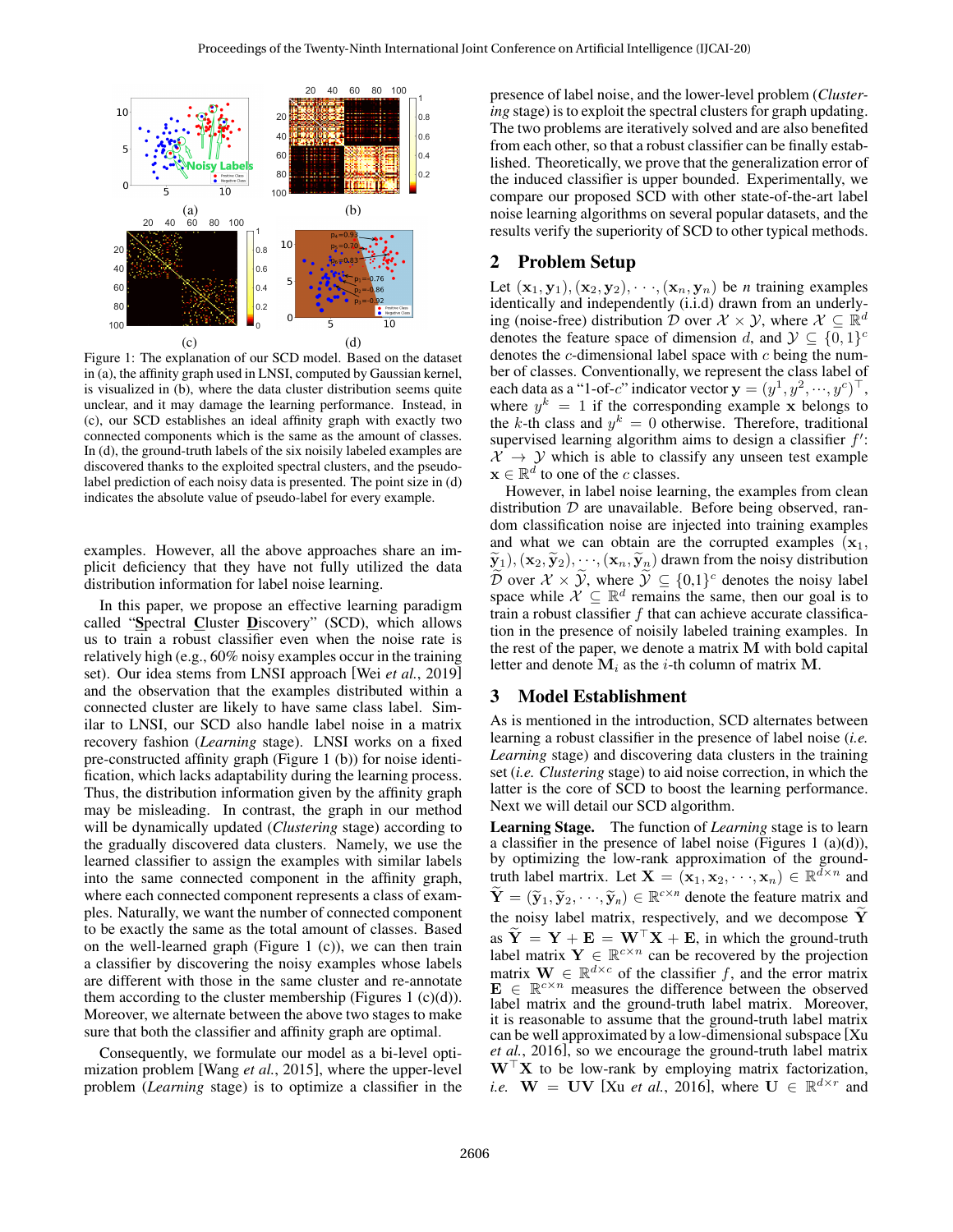$\mathbf{V} \in \mathbb{R}^{r \times c}$  (*r* controls the maximal rank of  $\mathbf{W}^{\top} \mathbf{X}$ ). Besides, we hope that the number of non-zero columns of error matrix E is small since the label noise in training examples is usually sparse [Wei *et al.*, 2019], so we minimize the  $\ell_{2,1}$  norm  $\|\mathbf{E}\|_{2,1} = \sum_{i=1}^n \|\mathbf{E}_i\|_2$ . Moreover, to fulfill the assumption that similar examples should have similar labels, we further introduce the graph Laplacian regularizer. Define an affinity matrix  $\mathbf{S} \in \mathbb{R}^{n \times n}$ , with the  $(i, j)$ -th entry  $(i.e. s_{ij})$  computed by  $s_{ij} = \exp(-\|\mathbf{x}_i - \mathbf{x}_j\|^2 / (2\sigma^2))$  (  $\sigma$  is Gaussian kernel width), and  $s_{ij}$  measures the similarity between  $x_i$  and  $x_j$ . The graph Laplacian matrix  $\mathbf{L} \in \mathbb{R}^{n \times n}$  can then be computed based upon  $\vec{S}$  as  $\mathbf{L} = \mathbf{D} - (\mathbf{S}^\top + \mathbf{S})/2$  where  $\mathbf{D} \in \mathbb{R}^{n \times n}$  is a diagonal degree matrix with the *i*-th diagonal element defined by  $\overline{d}_{ii} = \sum_j s_{ij}$ . Therefore, the *Learning* stage is formulated as

 $\min_{\mathbf{U},\mathbf{V},\mathbf{E}} \|\widetilde{\mathbf{Y}} - (\mathbf{U}\mathbf{V})^{\top}\mathbf{X} - \mathbf{E}\|_{\text{F}}^2 + \lambda_1 \|\mathbf{E}\|_{2,1}$  (1)

$$
+ \lambda_2(\|\mathbf{U}\|_{\mathrm{F}}^2 + \|\mathbf{V}\|_{\mathrm{F}}^2) + \lambda_3 \mathrm{Tr}(((\mathbf{U}\mathbf{V})^{\top}\mathbf{X})\mathbf{L}((\mathbf{U}\mathbf{V})^{\top}\mathbf{X})^{\top}),
$$

where " $Tr(\cdot)$ " computes the trace of the corresponding matrix,  $\lambda_1$ ,  $\lambda_2$  and  $\lambda_3$  are nonnegative trade-off parameters. However, this formulation depends on a fixed pre-constructed affinity matrix S for noise identification, which can be inaccurate and also lacks adaptability during the learning process.

Clustering Stage. The function of *Clustering* stage is to aid the *Learning* stage. To this end, this stage builds an ideal block diagonal affinity graph which is able to help the *Learning* stage to discover and correct noisy examples. Specifically, if the label of an example is different from its companion in the same connected component, then its label are probably wrong. Thus, we re-annotate this examples based on its cluster membership, so that the robust classifier can be trained (Figures 1  $(c)(d)$ ).

In order to learn such an affinity matrix, we strictly constrain the rank of the graph Laplacian matrix to be  $n - c$ to make sure that the affinity graph will contain exactly  $c$ connected components [Nie *et al.*, 2016]. Meanwhile, we assume that the examples with similar labels should have larger  $s_{ij}$  than those with dissimilar ones. To avoid trivial solution, the sum of each column of S is constrained to be 1  $(i.e. S_i^{\top} \mathbf{1} = 1$ , where 1 denotes the all-one column vector). Further, the affinity matrix should be nonnegative, so the *Clustering* stage is formulated as

$$
\min_{\mathbf{S}} \|\mathbf{S}\|_{\mathrm{F}}^2 + \mu \mathrm{Tr}(((\mathbf{U}\mathbf{V})^{\top}\mathbf{X})\mathbf{L}_s((\mathbf{U}\mathbf{V})^{\top}\mathbf{X})^{\top}), \qquad (2)
$$

$$
s.t. S_i^{\top} \mathbf{1} = 1, s_{ij} \ge 0, \text{rank}(\mathbf{L}_s) = n - c,
$$

where  $L<sub>s</sub>$  denotes the graph Laplacian matrix computed by a learned affinity matrix S instead of a pre-constructed one,  $\mu$  is a nonnegative trade-off parameter, and  $\|\mathbf{S}\|_{\text{F}}^2$  is minimized to avoid over-fitting. By solving problem (2), we will establish an ideal affinity graph that can benefit the *Learning* stage, so we apply the learned affinity matrix  $S$  to problem (1), by substituting  $L$  by  $L_s$ . After that, we can obtain the cluster membership for each example according to the ground-truth label matrix.

However, if we do not have access to the true labels of all training examples before we build such an affinity graph, the result may not be satisfactory. That being said, we may assign the examples with noisy label to the wrong connected component because we are misguided by that inaccurate information. To address this issue, we utilize the *Learning* stage to help the *Clustering* stage. Namely, we integrate the *Clustering* stage (*i.e.* problem (2)) to the *Learning* stage (*i.e.* problem (1) by which we can dynamically build an adaptive affinity matrix and learn a robust classifier according to the gradually explored data clusters (Figures 1  $(b)(c)$ ).

To achieve this effect, our SCD paradigm is finally formulated as a bi-level optimization problem as

$$
\min_{\mathbf{U}, \mathbf{V}, \mathbf{E}} \|\widetilde{\mathbf{Y}} - (\mathbf{U}\mathbf{V})^{\top}\mathbf{X} - \mathbf{E}\|_{\mathrm{F}}^{2} + \lambda_{1} \|\mathbf{E}\|_{2,1}
$$
\n
$$
+ \lambda_{2}(\|\mathbf{U}\|_{\mathrm{F}}^{2} + \|\mathbf{V}\|_{\mathrm{F}}^{2})
$$
\n
$$
+ \lambda_{3} \text{Tr}\left(((\mathbf{U}\mathbf{V})^{\top}\mathbf{X})^{\top}\mathbf{L}_{s}((\mathbf{U}\mathbf{V})^{\top}\mathbf{X})\right),
$$
\n
$$
\underbrace{\lambda_{3} \text{Tr}\left(((\mathbf{U}\mathbf{V})^{\top}\mathbf{X})^{\top}\mathbf{L}_{s}((\mathbf{U}\mathbf{V})^{\top}\mathbf{X})\right)}_{\text{Upper-level problem: Learning stage}},
$$
\n
$$
\text{s.t. } \mathbf{L}_{s} = \underset{\mathbf{S}_{i}^{\top}\mathbf{1} = 1, s_{ij} \geq 0}{\text{rank}(\mathbf{L}_{s}) = n - c},
$$
\n
$$
\underbrace{\mathbf{L}_{s_{i}^{\top}\mathbf{1} = 1, s_{ij} \geq 0}}_{\text{Lower-level problem: Clustering stage}}
$$
\n
$$
\underbrace{\mathbf{L}_{s_{i}^{\top}\mathbf{1} = 1, s_{ij} \geq 0}}_{\text{Lower-level problem: Clustering stage}}
$$
\n(1)

The upper-level problem (which is directly related to label noise learning) can guide the lower-level problem (which boosts label noise learning) to gradually explore the true data clusters, meanwhile the lower-level problem is helpful for the upper-level problem to progressively discover the noisy examples whose labels are different from those in the same connected component, and train the robust classifier. Consequently, these two procedures can be benefited from each other and dynamically work together to acquire good learning result. Besides, according to the Weierstrass Theorem in [Patriksson, 2008], it can be easily verified that our bi-level model (3) satisfies the conditions which are sufficient for a bi-level problem to have an optimal solution.

# 4 Optimization

In this section, we present the detailed solution for optimizing the SCD parameters in the bi-level formulation (3), which alternatively optimizes between the upper-level problem and the lower-level problem mentioned above.

### 4.1 Upper-level Problem Optimization

The upper-level problem (*i.e. Learning* stage) can be iteratively solved by sequentially updating  $U$ ,  $V$  and  $E$  by solving their respect subproblem. After taking the derivative of subproblem regarding U  $w.r.t.$  U, and denoting  $(\cdot)^\dagger$  as the pseudo-inverse of the corresponding matrix, we can update U by solving the following Sylvestor equation [Bartels and Stewart, 1972]

$$
(\mathbf{X}\mathbf{X}^{\top} + \lambda_3 \mathbf{X}\mathbf{L}_s\mathbf{X}^{\top})\mathbf{U} + \mathbf{U}(\lambda_2(\mathbf{V}\mathbf{V}^{\top})^{\dagger})
$$
(4)  
=\mathbf{X}(\widetilde{\mathbf{Y}} - \mathbf{E})^{\top}\mathbf{V}^{\top}(\mathbf{V}\mathbf{V}^{\top})^{\dagger},

By denoting I as the identity matrix with proper size throughout this paper, then we have

$$
\mathbf{V} = (\mathbf{U}^{\mathsf{T}} \mathbf{X} \mathbf{X}^{\mathsf{T}} \mathbf{U} + \lambda_2 \mathbf{I} + \lambda_3 \mathbf{U}^{\mathsf{T}} \mathbf{X} \mathbf{L}_s \mathbf{X}^{\mathsf{T}} \mathbf{U})^{\dagger} \mathbf{U}^{\mathsf{T}} \mathbf{X} (\widetilde{\mathbf{Y}} - \mathbf{E})^{\mathsf{T}},
$$
 (5)

According to [Gong *et al.*, 2017], by defining  $Q =$  $(\mathbf{U}\mathbf{V})^{\top}\mathbf{X} - \widetilde{\mathbf{Y}}$ , the closed-form solution of **E** is given by

$$
\mathbf{E}_{i} = \begin{cases} \frac{\|\mathbf{Q}_{i}\|_{2} - \lambda_{2}}{\|\mathbf{Q}_{i}\|_{2}} \mathbf{Q}_{i}, & \text{if } \|\mathbf{Q}_{i}\|_{2} > \lambda_{2} \\ 0, & \text{otherwise} \end{cases} . \tag{6}
$$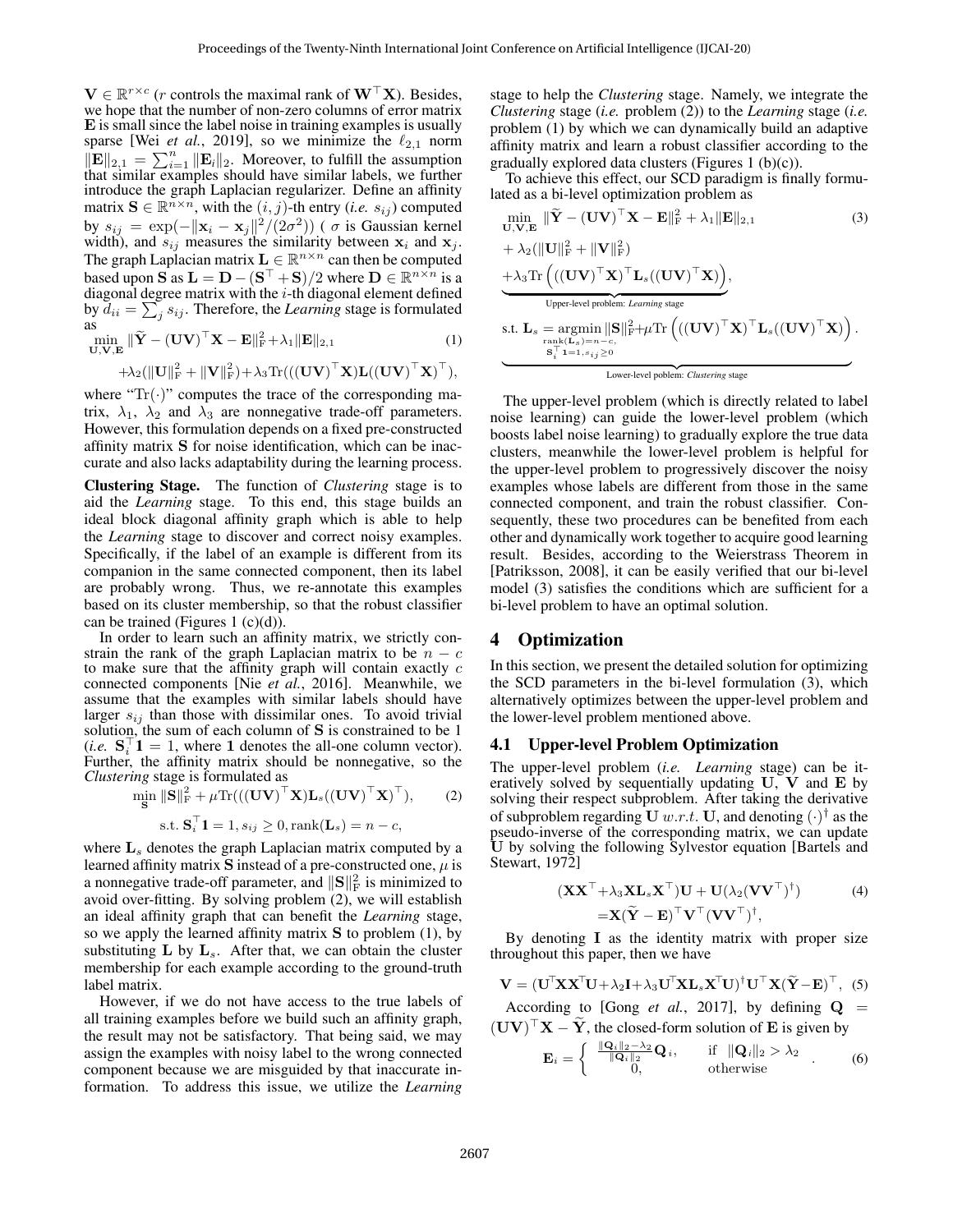#### 4.2 Lower-level Problem Optimization

The lower-level problem (*i.e. Clustering* stage) defined in Eq. (2) is difficult to solve due to the rank constraint, so necessary ways should be found to relax it. According to [Nie *et al.*, 2016], given a large enough  $\rho$ , the lower-level problem is equivalent to the following problem:

$$
\min_{\mathbf{S}, \mathbf{F}} \|\mathbf{S}\|_{\mathrm{F}}^2 + \mu \text{Tr}(((\mathbf{U}\mathbf{V})^{\top}\mathbf{X})\mathbf{L}_s((\mathbf{U}\mathbf{V})^{\top}\mathbf{X})^{\top}) + \rho \text{Tr}(\mathbf{F}^{\top}\mathbf{L}_s \mathbf{F}) \tag{7}
$$
  
s.t.  $\mathbf{S}_i^{\top} \mathbf{1} = 1$ ,  $s_{ij} \ge 0$ ,  $\mathbf{F} \in \mathbb{R}^{n \times c}$ ,  $\mathbf{F}^{\top}\mathbf{F} = \mathbf{I}$ .

When S is fixed, the problem  $(7)$  becomes:

$$
\min_{\mathbf{F}} \text{Tr}(\mathbf{F}^{\top} \mathbf{L}_s \mathbf{F}), \quad \text{s.t. } \mathbf{F} \in \mathbb{R}^{n \times c}, \mathbf{F}^{\top} \mathbf{F} = \mathbf{I}. \tag{8}
$$

The solution of the above optimization problem can be easily obtained by setting the columns of  $\vec{F}$  equal to the c smallest eigenvectors of  $\mathbf{L}_s$  [Nie *et al.*, 2016]. When **F** is fixed, with  $\mathbf{F}_k$  being the *k*-th column of **F**, the columns of **S** can be separately updated in parallel by solving

$$
\min_{\substack{\mathbf{S}_{i}^{T} \mathbf{I} = 1 \\ s_{ij} \ge 0}} \sum_{j=1}^{n} s_{ij}^{2} + \mu \sum_{j=1}^{n} \| (\mathbf{U} \mathbf{V})^{T} \mathbf{x}_{i} - (\mathbf{U} \mathbf{V})^{T} \mathbf{x}_{j} \|_{2}^{2} s_{ij}
$$
(9)  
+
$$
\mu \sum_{j=1}^{n} \| \mathbf{F}_{i} - \mathbf{F}_{j} \|_{2}^{2} s_{ij}.
$$

By denoting  $w_{ij} = ||(\mathbf{U}\mathbf{V})^{\top}\mathbf{x}_i - (\mathbf{U}\mathbf{V})\mathbf{x}_j||_2^2$  and  $b_{ij} =$  $\|\mathbf{F}_i - \mathbf{F}_j\|_2^2$  as the j-th element of  $\mathbf{W}_i$  and  $\mathbf{B}_i$ , and also denoting  $\overline{\mathbf{V}}_i = -\frac{\mu}{2}\overline{\mathbf{W}}_i - \frac{\rho}{2}\mathbf{B}_i$ , then based on [Huang *et al.*, 2015],  $s_{ij}$  has a closed-form solution as

$$
s_{ij}^* = (z_{ij} - q_i^*)_+, \tag{10}
$$

where  $\mathbf{Z}_i = \mathbf{V}_i - \frac{\mathbf{1} \mathbf{1}^\top}{n} \mathbf{V}_i + \frac{1}{n} \mathbf{1}$  and  $q_i^*$  can be obtained by solving  $f(q_i) = \frac{1}{n} \sum_{j=1}^{n} (q_i^* - u_{ij})_+ - q_i = 0$  with Newton method.

After that, we update the graph Laplacian matrix via  $L_s =$  $\mathbf{D} - (\mathbf{S}^\top + \mathbf{S})/2$ , for the next iteration. After the algorithm converges, we can obtain the parameter of robust classifier by  $W^* = U^*V^*$  and label y of any given example x can be computed by  $y = \argmax_i (\mathbf{W}^* \top \mathbf{x})_i$ . The complete algorithm is summarized in Algorithm 1, from which we see that our SCD model (Eq. (3)) can be easily trained.

For time complexity, in line 8 of Algorithm 1, the Sylvester equation for optimizing U is solved by Bartels-Stewart algorithm that takes  $\mathcal{O}((max\{d, c\})^3)$  complexity. Next, we update V by computing the inverse of a  $c \times c$  matrix in line 9, and the time complexity is  $\mathcal{O}(c^3)$ . The computation of the  $\ell_2$  norm of every column of E in line 10 requires  $\mathcal{O}(nc)$  complexity. Moreover, in line 14, we search for  $q_i^*$  for every column  $S_i$  of S by Newton method, of which the time complexity is  $\mathcal{O}(n \log n)$ . Finally, computing the eigenvectors of **F** takes  $\mathcal{O}(n^3)$  complexity. Therefore, the total complexity of the proposed model is  $\mathcal{O}(T_1([max\{d,c\}]^3 + c^3 + nc) + T_2(nlogn + n^3)),$  by assuming that the upper-level and lower-level optimizations are iterated for  $T_1$  and  $T_2$  times, respectively. Since SCD often converges in a few iterations, the time complexity is acceptable.

#### 5 Theoretical Analysis

This section analyzes the generalizability of our proposed SCD. SCD aims to learn an decision function  $f_\theta : \mathcal{X} \to \mathcal{Y}$  Algorithm 1 The algorithm for solving SCD

- 1: Input: Feature matrix X, corrupted label matrix  $\tilde{Y}$ , trade-off parameters  $\lambda_1$ ,  $\lambda_2$ ,  $\lambda_3$ ,  $\mu$ ;
- 2: Randomly generate an affinity matrix S.
- 3: Initialize  $U = 0$ ,  $V = 0$ ,  $E = 0$ ; Set  $\rho = 1000$ ;
- 4: Set  $iter = 0$
- 5: repeat
- 6: // *Learning* stage
- 7: repeat
- 8: Update U via Eq. (4);
- 9: Update **V** via Eq.  $(5)$ ;
- 10: Update E via Eq.  $(6)$ ;
- 11: until *Learning* stage has converged;
- 12: // *Clustering* stage

13: repeat

- 14: Update S via Eq. (10);
- 15: Update F via solving Eq. (8);
- 16: until *Clustering* stage has converged;
- 17: // Update graph Laplacian matrix
- 18:  ${\bf L}_s = {\bf D} ({\bf S}^{\!\top} + {\bf S})/2;$
- 19:  $iter := iter + 1;$
- 20: until SCD has converged.
- 21: Output: Optimal parameter of robust classifier  $W^* =$  $\mathbf{U}^*\tilde{\mathbf{V}}^*.$

which is controlled by  $\theta = (\mathbf{W}, \mathbf{E})$ . Let  $\Theta = \{(\mathbf{W}, \mathbf{E}) :$  $rank(\mathbf{W}) \leq k, ||\mathbf{W}||_F \leq A, ||\mathbf{E}||_{2,1} \leq \mathcal{E}_{2,1}$  and  $\mathcal{F}_{\Theta}$  be the feasible solution set of  $\theta$  and the feasible solution set of  $f_{\theta}$ , respectively. In order to find the optimal  $f^*_{\theta}$ , SCD minimizes the empirical  $\ell$ -risk as

$$
f_{\theta}^* = \operatorname*{argmin}_{f_{\theta} \in \mathcal{F}_{\Theta}} \widetilde{R}_{\ell}(f) = \operatorname*{argmin}_{(\mathbf{W}, \mathbf{E}) \in \Theta} \frac{1}{n} \sum_{i=1}^n \ell(\mathbf{W}^\top \mathbf{x}_i + \mathbf{E}_i, \widetilde{\mathbf{y}}_i). \quad (11)
$$

Let  $R_{\ell}(f) = \mathbb{E}_{(\mathbf{x}, \mathbf{y})} [\widetilde{R}_{\ell}(f)]$  be the expected  $\ell$ -risk, then our goal is to show that the empirical  $\ell$ -risk will converge to the expected  $\ell$ -risk when n is sufficiently large. As is shown in [Bartlett and Mendelson, 2002], the Rademacher complexity is an useful tool for analyzing the bound of the generalization error of SCD, therefore we present the definition of Rademacher complexity as follows. Denote

$$
\mathcal{R}_n(\mathcal{F}_{\Theta}) = \mathbb{E}[\mathcal{R}(\mathcal{F}_{\Theta})]
$$
 (12)

as the Rademacher complexity of the function class  $\mathcal F$  on  $\mathcal X$ and

$$
\mathcal{R}(\mathcal{F}_{\Theta}) = \mathbb{E}_{\mathbf{x}, \sigma} \left[ \sup_{f \in \mathcal{F}_{\Theta}} \frac{1}{n} \sum_{i=1}^{n} \sigma_i f(\mathbf{x}_i) \right]
$$
(13)

as the empirical Rademacher complexity on the training set, where  $\sigma_i \in \{-1,1\}(i=1,2,\dots, n)$  are independent uniform Rademacher random variables, then the Rademacher complexity of our model can be written as [Xu *et al.*, 2016]

$$
\mathcal{R}_n(\mathcal{F}_{\Theta}) = \frac{1}{n} \mathbb{E}_{\mathbf{x}, \sigma} \left[ \sup_{(\mathbf{W}, \mathbf{E}) \in \Theta} \sum_{i=1}^n \sigma_i (\mathbf{W}^\top \mathbf{x}_i + \mathbf{E}_i) \right].
$$
 (14)

By defining

$$
\mathcal{R}_n^{(1)}(\mathcal{F}_{\Theta}) = \frac{1}{n} \mathbb{E}_{\mathbf{x}, \sigma} \left[ \sup_{(\mathbf{W}, \mathbf{E}) \in \Theta} \sum_{i=1}^n \sigma_i \mathbf{W}^\top \mathbf{x}_i \right], \qquad (15)
$$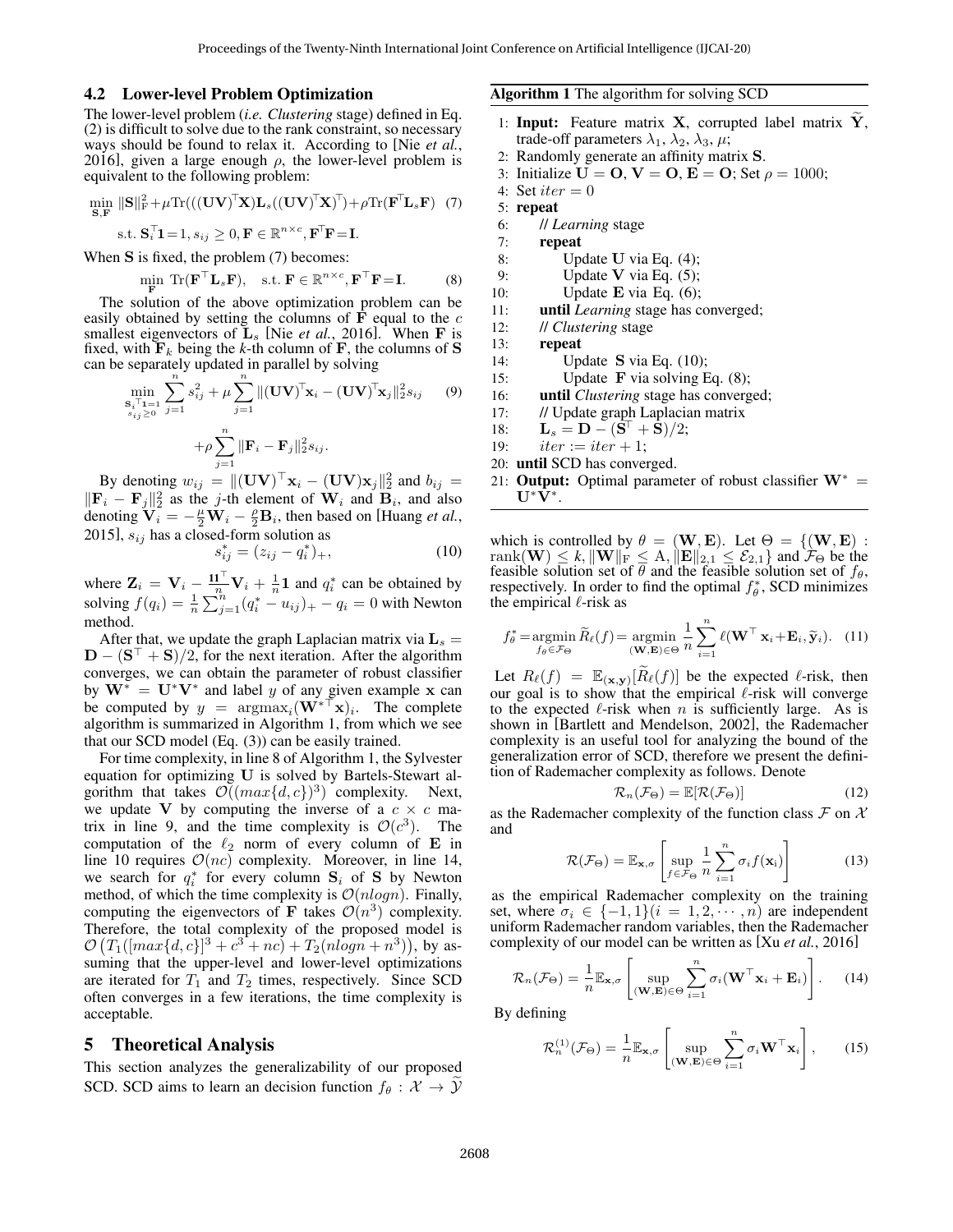and

$$
\mathcal{R}_n^{(2)}(\mathcal{F}_{\Theta}) = \frac{1}{n} \mathbb{E}_{\mathbf{x}, \sigma} \left[ \sup_{(\mathbf{W}, \mathbf{E}) \in \Theta} \sum_{i=1}^n \sigma_i \mathbf{E}_i \right],\tag{16}
$$

we have

$$
\mathcal{R}_n(\mathcal{F}_{\Theta}) = \mathcal{R}_n^{(1)}(\mathcal{F}_{\Theta}) + \mathcal{R}_n^{(2)}(\mathcal{F}_{\Theta}),\tag{17}
$$

so we should analyze  $\mathcal{R}_n^{(1)}(\mathcal{F}_{\Theta})$  and  $\mathcal{R}_n^{(2)}(\mathcal{F}_{\Theta})$ , respectively. Given the optimal  $S^*$ , and for any  $S$  which is not optimal but meets the constraints in the lower-level problem, we can prove that

$$
\|\mathbf{S}^*\|_{\mathrm{F}}^2 + \mu \mathrm{Tr}\left( (\mathbf{W}^\top \mathbf{X}) \mathbf{L}_s^* (\mathbf{W}^\top \mathbf{X})^\top \right) \le n + 2\mu c(n - c), \quad (18)
$$

which leads to

$$
\operatorname{Tr}\left((\mathbf{X}\mathbf{W})^{\top}\mathbf{L}_{s}^{*}(\mathbf{X}\mathbf{W})\right) < \frac{1}{\mu}\left(n+2\mu(n-c)\right). \tag{19}
$$

According to [Wei *et al.*, 2019], we know that

 $\text{Tr}((\mathbf{W}^\top \mathbf{X}) \mathbf{L}_s^\ast (\mathbf{W}^\top \mathbf{X})^\top) \geq \lambda_{\text{min}} (\mathbf{X} \mathbf{L}_s^\ast \mathbf{X}^\top) \|\mathbf{W}\|_{\text{F}}^2$  $(20)$ where  $\lambda_{\min}(\cdot)$  denotes the minimal eigenvalue of the corresponding matrix. Combining Eq. (19) and Eq. (20), and denoting  $W_F = \sqrt{\frac{1}{\mu}(n + 2\mu(n-c))/\lambda_{\min}(\mathbf{XL}_s^*\mathbf{X})^{\top}}$ , we have

$$
\|\mathbf{W}\|_{\mathrm{F}} < \mathcal{W}_F. \tag{21}
$$

By defining  $\bar{\mathbf{x}} = \sum_{i=1}^{n} \sigma_i \mathbf{x}_i$ , and arranging c copies of  $\bar{\mathbf{x}}$ as a  $d \times c$  matrix  $\bar{\mathbf{X}} = (\bar{\mathbf{x}}, \bar{\mathbf{x}}, \dots, \bar{\mathbf{x}})$ , we have

$$
\mathcal{R}_n^{(1)}(\mathcal{F}_{\Theta}) = \frac{1}{n} \mathbb{E}_{\mathbf{x}, \sigma} \left[ \sup_{\mathbf{W} \in \Theta_{\mathbf{W}}} \langle \mathbf{W}, \bar{\mathbf{X}} \rangle \right].
$$
 (22)

Then we have the following lemma:

**Lemma 1.** *([Xu* et al., 2016]) Let  $\Theta_{\mathbf{W}} = \{ \mathbf{W} : \text{rank}(\mathbf{W}) \leq \Theta_{\mathbf{W}} \}$  $k, \|\mathbf{W}\|_F \leq \mathcal{W}_F$ ,  $\|\bar{\mathbf{X}}\|_F \leq \mathcal{X}_F$  *and*  $\|\mathbf{x}_i\|_2 \leq \mathcal{X}_2$ *, then the* Rademacher complexity  $\mathcal{R}_n^{(1)}(\mathcal{F}_\Theta)$  is upper bounded by:

$$
\mathcal{R}_n^{(1)}(\mathcal{F}_\Theta) \le \sqrt{\frac{kc}{n}} \mathcal{W}_F \mathcal{X}_2.
$$
 (23)

Now we introduce another useful lemma.

**Lemma 2.** *([Wei* et al., 2019]) Let  $\Theta_{\mathbf{E}} = {\mathbf{E} : ||\mathbf{E}||_{2,1} \leq \mathbf{E}$  $\mathcal{E}_{2,1}$ },  $\mathcal{R}_n^{(2)}(\mathcal{F}_\Theta)$  is upper bounded by

$$
\mathcal{R}_n^{(2)}(\mathcal{F}_{\Theta}) \le \mathcal{E}_{2,1} \sqrt{\frac{3ln(c)}{nc}}.\tag{24}
$$

Based on Lemma 1 and Lemma 2, we can easily derive the bound of the expected  $\ell$ -risk, namely

Theorem 1. Let  $\ell$  be the loss function bounded by B with *Lipschitz constant*  $L_{\ell}$ *, and*  $\delta$  *be a constant where*  $0 < \delta < 1$ *. Then with probability at least 1*−δ*, we have*

$$
\max_{f \in \mathcal{F}_{\Theta}} |R_l(f) - \widetilde{R}_l(f)| \tag{25}
$$
\n
$$
\leq 2L_l \left( \sqrt{\frac{kc}{n}} \mathcal{W}_F \mathcal{X}_2 + \mathcal{E}_{2,1} \sqrt{\frac{3ln(c)}{nc}} \right) + \mathcal{B} \sqrt{\frac{ln(1/\delta)}{2nc}}. \tag{26}
$$

This inequality can be easily derived based on Lemma 1 and Lemma 2. Theorem 1 indicates that the expected loss is upper bounded. Specifically,  $W_F$  and  $\mathcal{E}_{2,1}$  are related to the learned affinity matrix and the error matrix, respectively. If the minimal eigenvalue of  $\mathbf{XL}_s^*\mathbf{X}^\top$  is large or the noise rate is small (*i.e.*  $\mathcal{E}_{2,1}$  is small), the upper bound of the expected  $\ell$ -risk in the righthand side of Eq. (26) will be reduced.

| Dataset           | #exapmles | #classes | #features |
|-------------------|-----------|----------|-----------|
| Zoo               | 101       |          |           |
| Seed              | 210       |          |           |
| Haberman          | 306       |          |           |
| <i>Ionosphere</i> | 351       |          | 34        |
| German            | 1000      |          | 2Δ        |

Table 1: An overview of the adopted UCI benchmark datasets

### 6 Experiment

In this section, we compare SCD with several representative methods on a number of real-world collections, and also study the parametric sensitivity of SCD.

### 6.1 Experiments on UCI Benchmark Dataset

We compare SCD with four baseline algorithms on six UCI benchmark datasets including *Zoo*, *Seed*, *Haberman*, *Ionosphere*, and *German*, whose attributes are summarized in Table 1. Note that 80% of the examples in each dataset are randomly chosen to establish the training set, and the remaining 20% examples in each dataset are served as test set. To incorporate different noise rate to the training sets, we randomly pick up 0%, 20%, 40%, and 60% examples from the training sets and inject symmetric noise [Patrini *et al.*, 2016] to these selected examples. Such contamination and partition are conducted five times, so the accuracies are the mean values of the outputs of five independent trials.

The baselines include: 1) Unbiased Logistic Estimator (ULE) [Natarajan *et al.*, 2013], 2)  $\mu$  Stochastic Gradient Descent (µSGD) [Patrini *et al.*, 2016], 3) Labeled Instance Centroid Smoothing (LICS) [Gao *et al.*, 2016], 4) Rank Pruning (RP) [Northcutt *et al.*, 2017], and 5) Label Noise handling via Side Information (LNSI) [Wei *et al.*, 2019]. Note that the first three approaches are designed for binary classification tasks, so we use the one-vs-rest strategy to apply them to multi-class cases. For fair comparison, the prior knowledge such as noise rate is provided for all methods, and LNSI is implemented on a 10-NN graph with Gaussian kernel width  $\sigma_k = 0.5$ .

The classification accuracies of all compared methods on the test set are presented in Figure 2. We observe that SCD yields better performance than other baselines in most cases. Especially, when the noise rate increases, the accuracies of most baselines decrease, but SCD still performs robustly.

#### 6.2 Experiment on Real-world Datasets

We use *ISOLET* dataset and *CIFAR-10* dataset to demonstrate the superiority of SCD in dealing with different kinds of practical problems. First, we address a speech recognition task based on the ISOLET dataset which contains 150 subjects that are required to pronounce each letter in the alphabet (*i.e.* from"A" to "Z") twice. The dataset consists of 7797 examples with 617 dimensions. The way for partitioning the training set and test set is the same as previous experiments, and we also vary the noise rate from 0% to 60%. From Table 2, it can be observed that SCD achieves better classification result than other baselines, and is more robust than other methods when the noise rate increases.

Second, we use *CIFAR-10* to validate the ability of SCD on processing image data, which contains 60000 natural images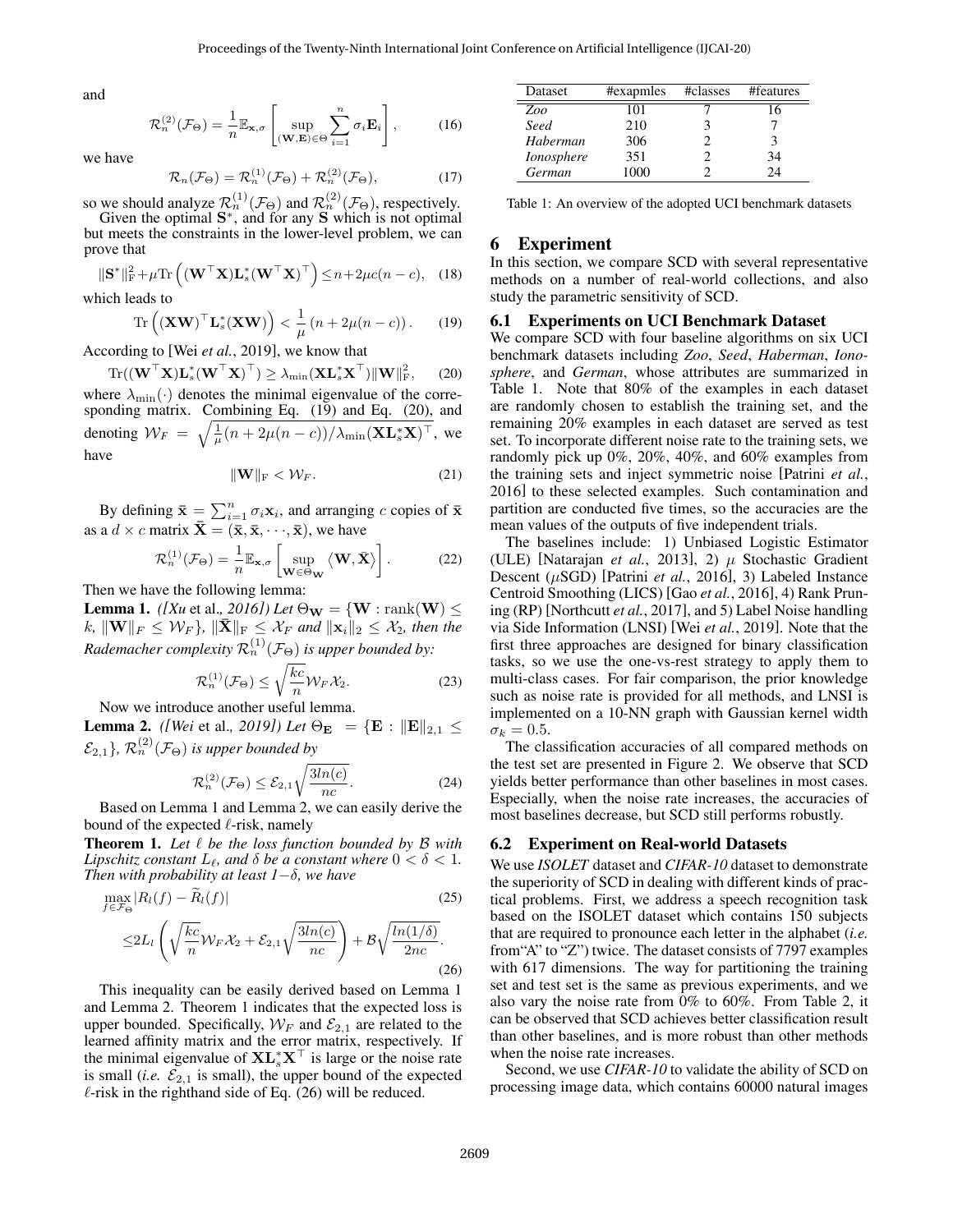

Figure 2: Experimental results on five UCI benchmark datasets. The subfigures (a) ∼ (e) represent the results on *Zoo*, *Seed*, *Haberman*, *Ionosphere*, and *German* datasets, respectively.

| Method      | 0%                        | 20%                       | 40%             | 60%               |
|-------------|---------------------------|---------------------------|-----------------|-------------------|
| ULE         | $0.823 + 0.104$           | $0.747 + 0.060$           | $0.618 + 0.079$ | $0.417 + 0.078$   |
| $\mu$ SGD   | $0.796 + 0.020\checkmark$ | $0.744 + 0.021$           | $0.470 + 0.047$ | $0.475 + 0.037$   |
| <b>LICS</b> | $0.883 + 0.022$           | $0.758 + 0.048$           | $0.615 + 0.060$ | $0.442 + 0.052$   |
| RP          | $0.965 + 0.005$           | $0.838 + 0.007$           | $0.716 + 0.011$ | $0.557 + 0.001$   |
| <b>LNSI</b> | $0.891 + 0.006$           | $0.823 + 0.006\checkmark$ | $0.821 + 0.012$ | $0.805 + 0.019$   |
| SCD         | $0.914 + 0.003$           | $0.917 + 0.006$           | $0.911 + 0.016$ | $0.884 \pm 0.015$ |

Table 2: The results of all the compared methods on *ISOLET* dataset. The classification accuracies (mean±std) under different levels of label noise are presented. The best record under each label noise level is marked in bold and  $\checkmark$  indicates that SCD is significantly better than the corresponding method (paired  $t$ -test with 95% confidence level).

across 10 classes. In our experiment, we randomly pick up 30000 image examples form *CIFAR-10* across different classes. The resolution of each image is  $32 \times 32 \times 3$ . Other experimental settings are the same as before. The classification accuracies of all the compared approaches under different noise rates are shown in Table 3. It can be observed that SCD outperforms other methods and is robust with the increase of the noise rate. Note that LICS is not involved as it is not scalable to *CIFAR-10* dataset.

### 6.3 Parametric Sensitivity

Note that the objective function Eq. (3) in our method contains four trade-off parameters  $\lambda_1$ ,  $\lambda_2$ ,  $\lambda_3$  and  $\mu$  that should be manually tuned. Therefore, it is necessary to discuss whether the choices of them will significantly influence the performance of SCD. To this end, we examine the classification accuracy of SCD on test set at two different noise rates (20% and 60%) via changing one of  $\lambda_1$ ,  $\lambda_2$ ,  $\lambda_3$  and  $\mu$ , and meanwhile fixing the others to the optimal constant values under different datasets and different noise rates (*i.e.*  $\lambda_1^* = 10^{-3}, \lambda_2^* = 10^1, \lambda_3^* = 10^1$  and  $\mu^* = 10^{-3}$  for both noise rate 20% and 60%).

The *ISOLET* dataset is used for the parametric sensitivity analysis. Table 4 shows the variation of accuracies *w.r.t.* the four trade-off parameters on *ISOLET* dataset.

As is shown in Table 4, SCD is robust to the variations of all the trade-off parameters in a wide range, so they can be easily tuned for practical use. Besides, we learn that  $\lambda_1$  and  $\mu$  are preferred to be small; while  $\lambda_2$  and  $\lambda_3$  are suggested to choose a relatively large number.

# 7 Conclusion

In this paper, we propose a novel bi-level paradigm to solve the label inaccuracy problem. Specifically, we utilize the distribution information of the dataset by learning an adaptive

| Method      | 0%                             | 20%                          | 40%                     | 60%                          |
|-------------|--------------------------------|------------------------------|-------------------------|------------------------------|
| ULE         | $0.823 + 0.104$                | $0.747 + 0.060$ $\checkmark$ | $0.618 + 0.079$         | $0.417 + 0.078$ $\checkmark$ |
| $\mu$ SGD   | $0.743 \pm 0.005$ $\checkmark$ | $0.741 + 0.009$ $\checkmark$ | $0.724 + 0.010$         | $0.716 \pm 0.001$            |
| RP          | $0.870 + 0.007$                | $0.769 + 0.005$ $\checkmark$ | $0.644 + 0.004\sqrt{ }$ | $0.475 \pm 0.007$            |
| <b>LNSI</b> | $0.853 + 0.003$                | $0.849 + 0.004$              | $0.837 + 0.004$         | $0.776 \pm 0.003$            |
| SCD         | $0.874 + 0.003$                | $0.866 \pm 0.004$            | $0.842 + 0.006$         | $0.773 \pm 0.010$            |

Table 3: The results of all the compared methods on *CIFAR-10* dataset. The classification accuracies (mean±std) under different levels of label noise are presented. The best record under each label noise level is marked in bold and  $\checkmark$  indicates that SCD is significantly better than the corresponding method (paired  $t$ -test with 95% confidence level). LICS is not involved as it is not scalable to *CIFAR-10* dataset.

| $\lambda_1$ | $10^{-3}$ | $10^{-2}$ | $10^{-1}$ | 10 <sup>0</sup>     |
|-------------|-----------|-----------|-----------|---------------------|
| 20%         | 0.912     | 0.914     | 0.926     | 0.919               |
| 60%         | 0.863     | 0.911     | 0.875     | 0.879               |
|             |           |           |           |                     |
| $\lambda_2$ | $10^{-3}$ | $10^{-2}$ | $10^{-1}$ | $10^{\overline{0}}$ |
| 20%         | 0.804     | 0.917     | 0.917     | 0.911               |
| 60%         | 0.601     | 0.911     | 0.881     | 0.876               |
|             |           |           |           |                     |
| $\lambda_3$ | $10^{-3}$ | $10^{-2}$ | $10^{-1}$ | $10^{0}$            |
| 20%         | 0.915     | 0.917     | 0.912     | 0.914               |
| 60%         | 0.869     | 0.911     | 0.870     | 0.845               |
|             |           |           |           |                     |
| $\mu$       | $10^{-3}$ | $10^{-2}$ | $10^{-1}$ | $10^{\overline{0}}$ |
| 20%         | 0.916     | 0.917     | 0.919     | 0.911               |
| 60%         | 0.875     | 0.911     | 0.883     | 0.885               |

Table 4: Analysis of the parametric sensitivity of SCD.

affinity graph which is ideally block diagonal, and integrate it to the learning of the robust classifier. Moreover, the learned classifier can help the learning of the affinity graph, in which way this two stages mutually complement to each other. We devise the optimization algorithm for the proposed SCD. Experimental results on several typical datasets reveal that SCD generally obtains higher classification accuracies than existing state-of-the-art label noise learning methods.

# Acknowledgements

This research is supported by NSF of China (Nos: 61973162), NSF of Jiangsu Province (No: BK20171430), the Fundamental Research Funds for the Central Universities (No: 30918011319), the "Summit of the Six Top Talents" Program (No: DZXX-027), the "Young Elite Scientists Sponsorship Program" by CAST (No: 2018QNRC001), the "111" Program (AH92005), HKBU Tier-1 Start-up Grant, HKBU CSD Start-up Grant, and RIKEN BAIHO Award.